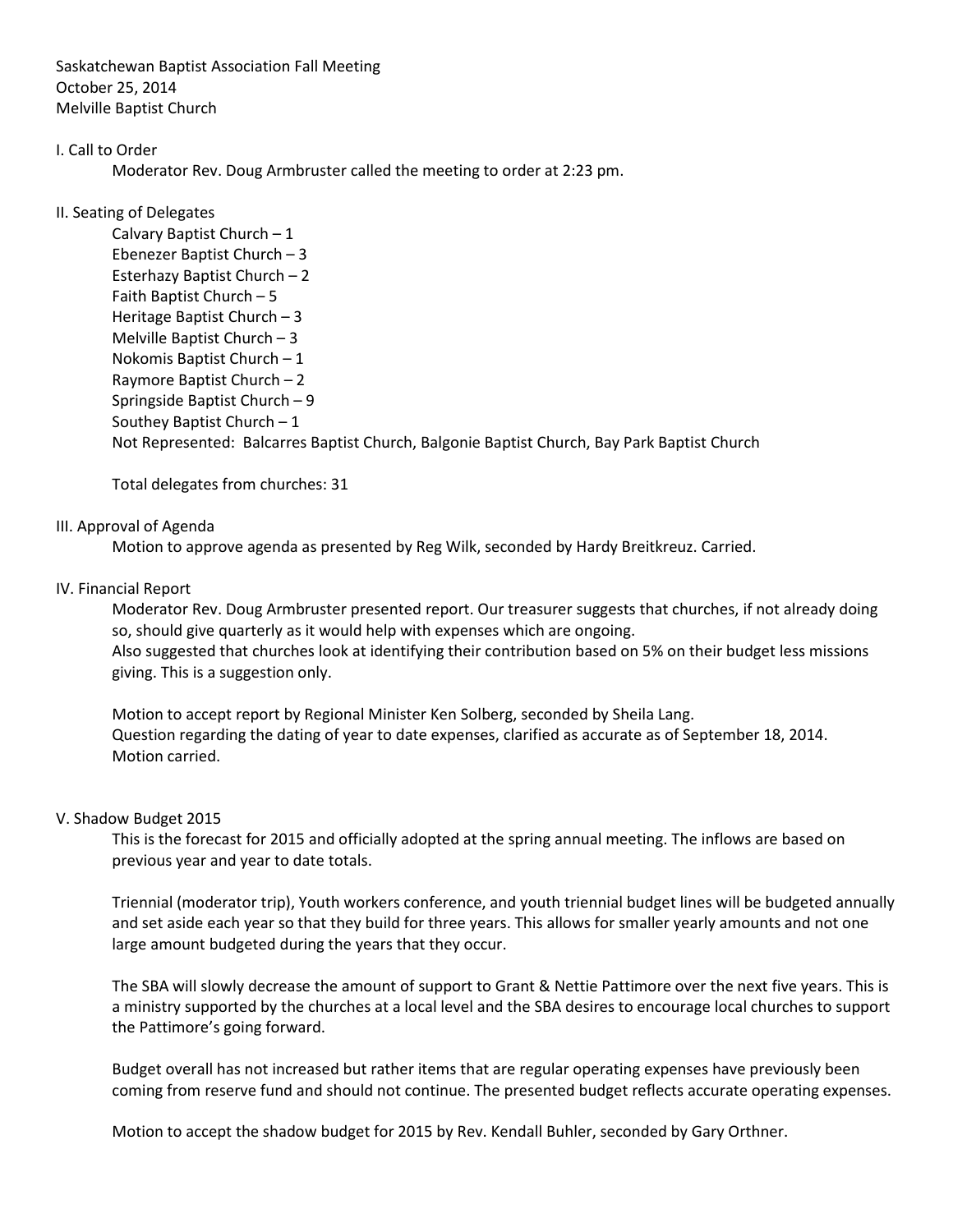Questions: How much is remaining in the reserve funds? Approximately \$200,000. What are we planning to use it towards in the future? Currently the only identified use is the ministry fund grant. The reserve fund has been identified by the SBA as towards 'church ministry'. An important fact to note is that the major spending from reserves was used when it had been unused for a while and other SBA costs were low. All funds were used towards it designated purpose of church planting and ministry.

Motion was carried.

### VI. Mission/Vision Values Document

Concerted effort to move forward and beyond the Vision 2012 document. Moderator Rev. Doug Armbruster described the following process of the formation of the new 'Engage' document. Doug and Ken begun conversation with Executive Team and brought in Dr. Luke Miller because of his involvement and ongoing training in this area. Team committed to prayer and worked through concepts and then brought to Leadership Team. After approval there, it was brought before Credentials Committee and was discussed. The committee suggested some helpful changes; one change being the addition of Scriptural support to statements. The Regional Minister and Credentials Committee will work through this to add Biblical content for the Spring meeting.

The document was read in its entirety to the delegates. Regional Minister Ken Solberg walked through the document, explaining various aspects. The practical application of these value statements will look different in each local context.

Delegates were encouraged to discuss this with pastors and leadership in local churches in the coming months. Specific applications and goals will come from this document with great input and dialogue with churches and leadership.

Question: What is the expressed purpose of a document like this? To renew our focus and values as the SBA as we go forward.

Regional Minister Ken Solberg asked Rev. Richard Kauenhofen & Rev. Dr. Gene Speer to pray for the vision and process. Time was spent in prayer.

#### VII. New Credentials Committee Introductions

Delegates were informed of the recent resignation of Rev. Walter Foth from committee. Rev. Dr. Gene Speer was appointed by SBA Leadership Team as a full member to open position. Moderator Rev. Doug Armbruster will resume his ex-officio role. Doug reviewed the responsibilities of the Credentials Committee in ordination processes and other key areas.

#### VIII. Other Business

Doug read and encouraging report from the Balcarres church about many highlights from God's work in their midst. Asked for prayer for a bi-vocational pastor and new people to join, moderator is open.

Question about how the Jansen believers are doing in connecting to new local churches. RM Ken Solberg responded that most had planned on going to nearest largest centre to attend a church. He will be meeting with them to wrap up final dissolution matters.

Update on Nokomis church. Pastor Rick Shott is working bi-vocational and the church had an encouraging thanksgiving service and food pantry outreach. Continue to pray for the church and Pastor Rick & Lynn.

Women's Ministries is officially closing its account but can continue to receipt donations until notified.